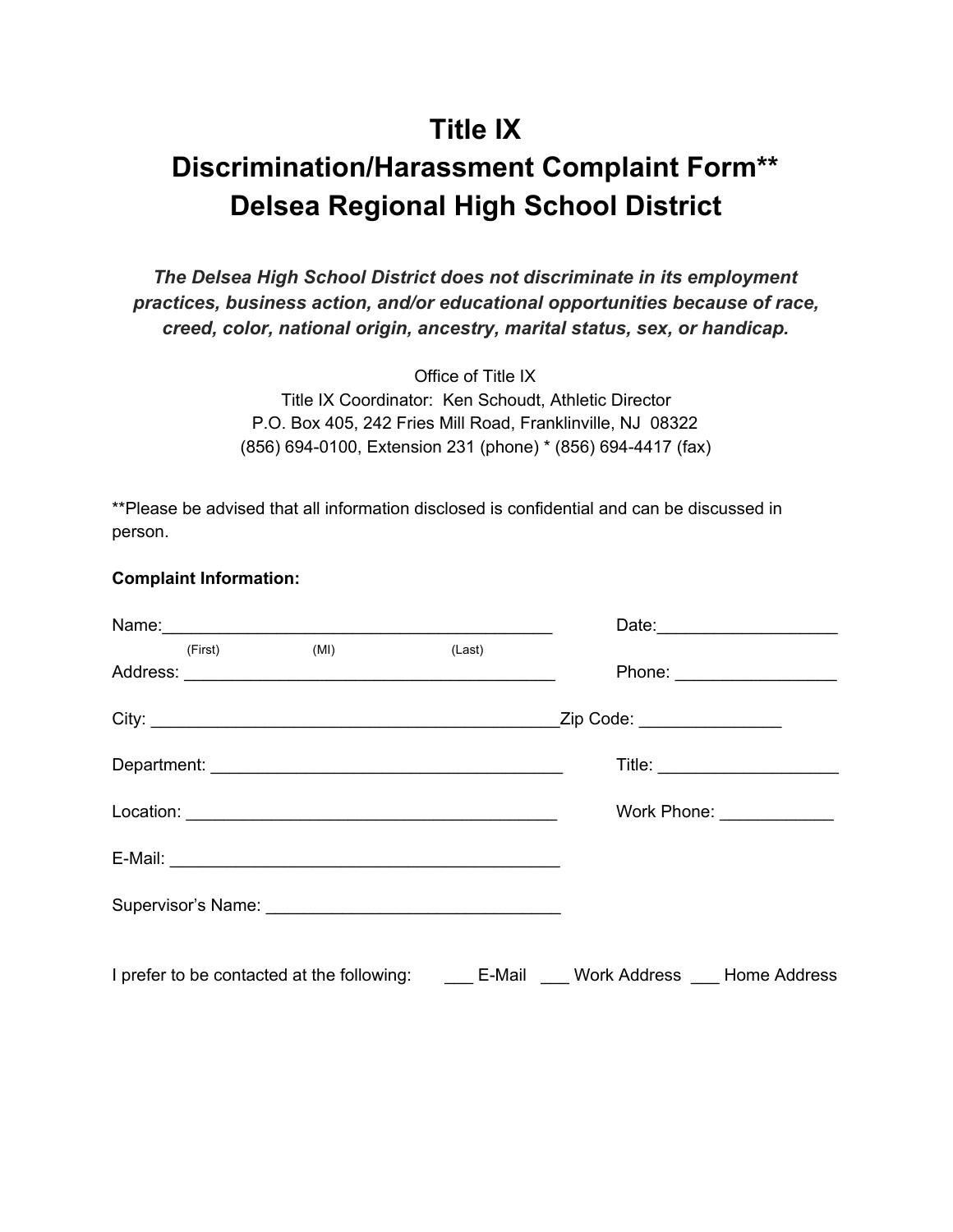Office of Title IX

### **Discrimination or Harassment Based on:**

| <b>ChecK</b><br><b>Box</b> | Category                          | <b>Check</b><br><b>Box</b> | Category                                                                          |
|----------------------------|-----------------------------------|----------------------------|-----------------------------------------------------------------------------------|
|                            | Race                              |                            | Pregnancy                                                                         |
|                            | Creed                             |                            | Sexual Harassment                                                                 |
|                            | Gender                            |                            | <b>Military Service</b>                                                           |
|                            | Religion                          |                            | Marital/domestic partnership/civil union status                                   |
|                            | Age                               |                            | <b>Disability</b>                                                                 |
|                            | National Origin                   |                            | Retaliation for Having Previously filed an<br><b>Affirmative Action Complaint</b> |
|                            | Color                             |                            | Gender Identification or expression                                               |
|                            | Affectional or Sexual Orientation |                            | Genetic Information                                                               |
|                            | Ancestry                          |                            | Other (Specify):                                                                  |

#### **Accused Information:**

| Name (First, Middle, Last) | <b>Title</b> | Location |
|----------------------------|--------------|----------|
|                            |              |          |
|                            |              |          |
|                            |              |          |
|                            |              |          |
|                            |              |          |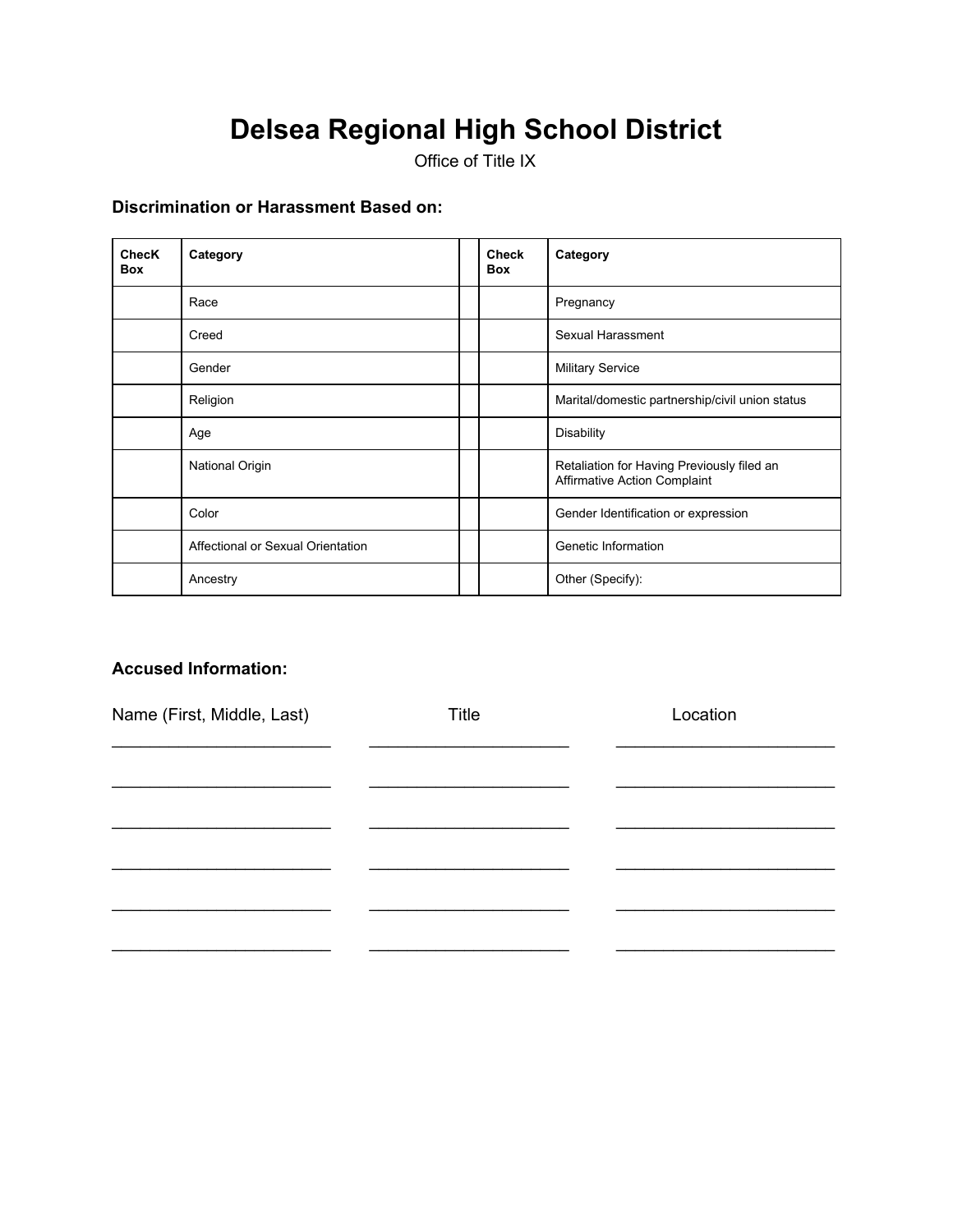Office of Title IX

#### **Discrimination History:**

First date of this particular act of discrimination: \_\_\_\_\_\_\_\_\_\_\_\_\_\_\_\_\_\_\_\_\_\_\_\_\_\_\_

Witness Information (for the present alleged incident):

| Name (First, Middle, Last) | Title | Location |
|----------------------------|-------|----------|
|                            |       |          |
|                            |       |          |
|                            |       |          |
|                            |       |          |
|                            |       |          |
|                            |       |          |
|                            |       |          |
|                            |       |          |
|                            |       |          |

Have you reported this allegation of harassment or discrimination to any supervisor or administrator? If so, please indicate to whom, when, and what was the result:

| Name | Title | Date | Disposition |
|------|-------|------|-------------|
|      |       |      |             |
|      |       |      |             |
|      |       |      |             |
|      |       |      |             |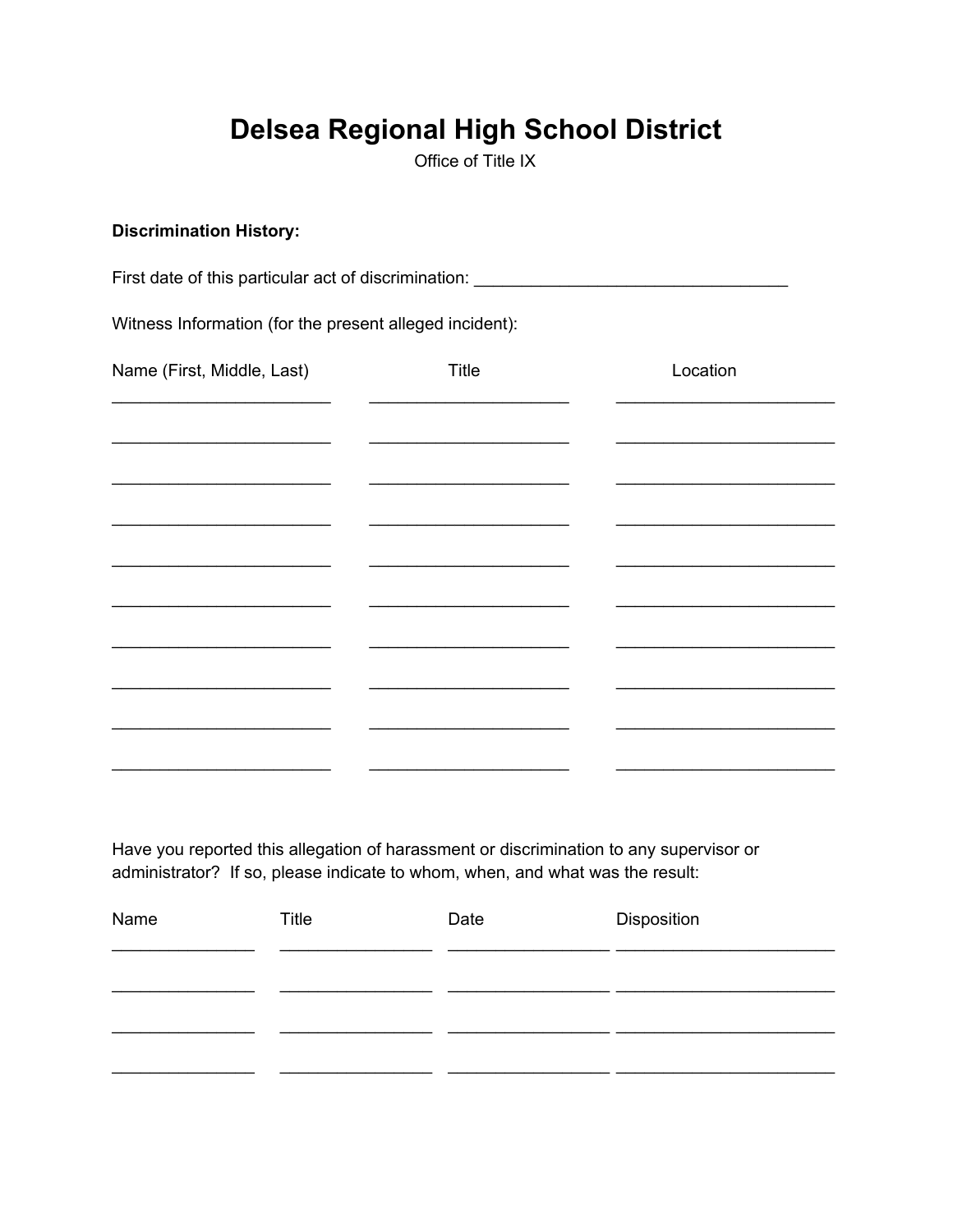Office of Title IX

### **Nature of Charge:**

In detail, explain the Nature of the Charge, including name(s) of person(s) involved (attachments may be used if necessary:

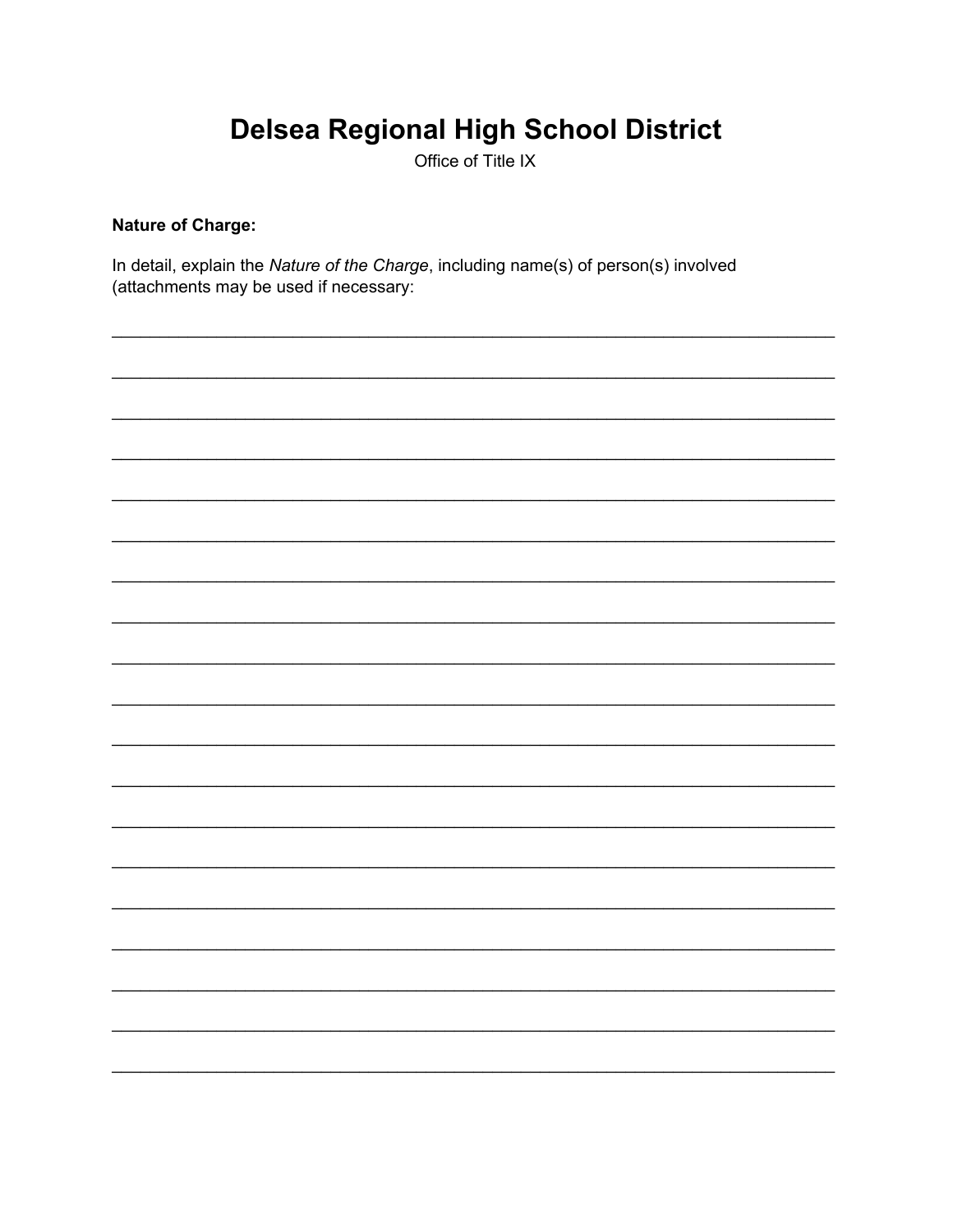Office of Title IX

**Resolution:** 

What corrective action are you seeking?

Have you ever filed a Discrimination/Harassment Complaint in the past? If so, please provide the following information:

 $\sim 10^{11}$  m  $^{-1}$  .

| Type of Complaint | Date Filed | Substantiated or Unsubstantiated |
|-------------------|------------|----------------------------------|
|                   |            |                                  |
|                   |            |                                  |
|                   |            |                                  |